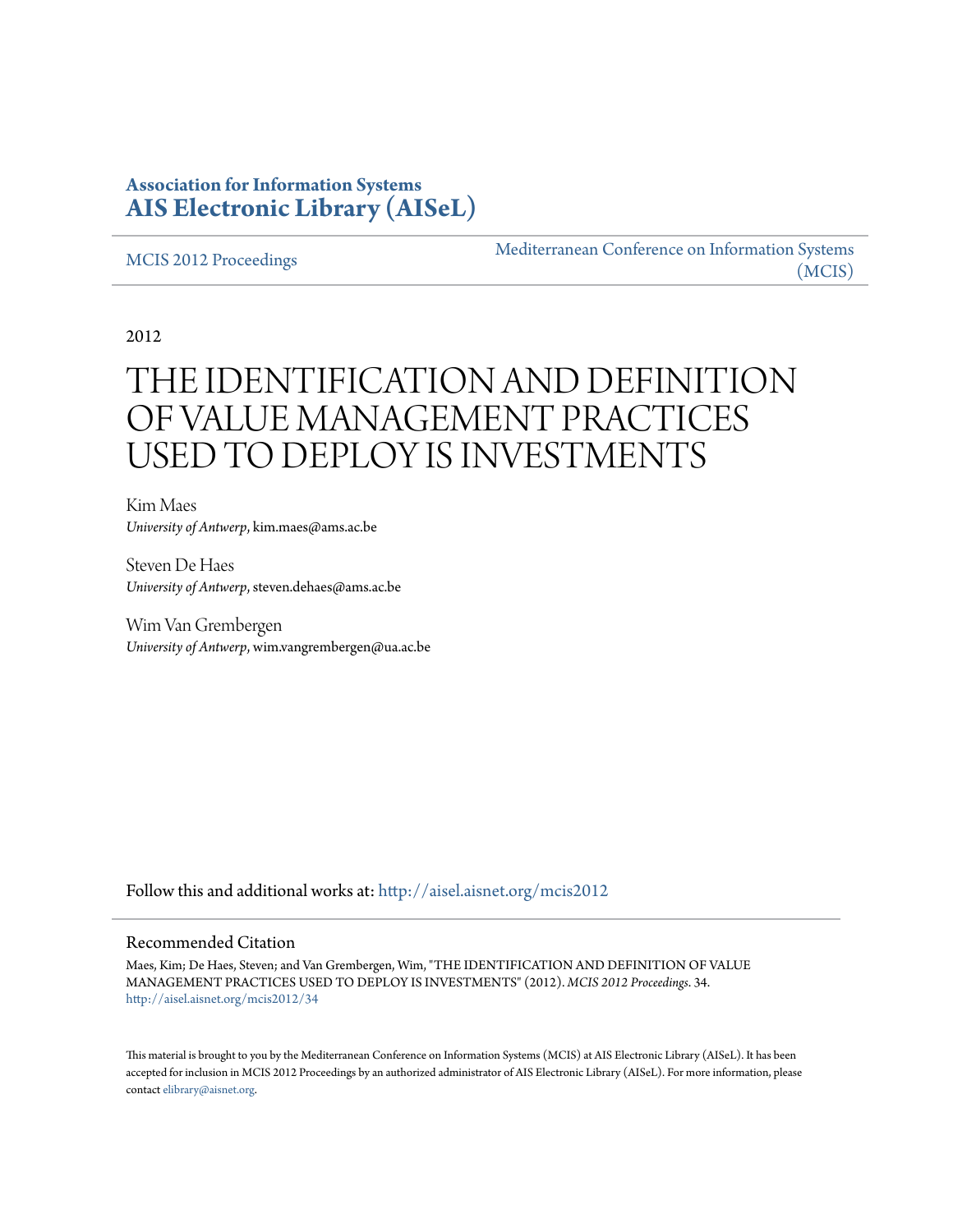# THE IDENTIFICATION AND DEFINITION OF VALUE MANAGEMENT PRACTICES USED TO DEPLOY IS INVESTMENTS

Maes, Kim, Antwerp Management School, University of Antwerp, Sint-Jacobsmarkt 9-13, 2000 Antwerp, Belgium, kim.maes@ams.ac.be

De Haes, Steven, Antwerp Management School, University of Antwerp, Sint-Jacobsmarkt 9- 13, 2000 Antwerp, Belgium, steven.dehaes@ams.ac.be

Van Grembergen, Wim, University of Antwerp, Antwerp Management School, Prinsstraat 13, 2000 Antwerp, Belgium, wim.vangrembergen@ua.ac.be

#### Abstract

*While many authors focus on the outcome of information systems (IS) investments, this paper explores management practices that support the deployment of IS investments so they can ultimately create value to the organisation. Such practices are defined as value management practices that facilitate the identification, creation, and capture of value in the deployment of IS investments. Very limited academic research has been oriented towards the identification of such value management practices. Moreover, the limited results are fragmented as many scholars investigate one single practice in isolation. Practitioner frameworks emerged in an attempt to integrate multiple value management practices, yet organisations still struggle with getting such practices and frameworks implemented and embedded into their organisations. In an attempt to contribute to the scarce literature, this research has executed a literature review and exploratory case study to identify and clearly define multiple individual value management practices. These findings are structured within the context of a conceptual framework that previously has been employed by IS scholars. As a result, the practices are categorised into structures, processes, and relational mechanisms and together constitute a new value management framework. In addition, this framework portrays the organisational level on which each value management practice can be operational, i.e. at individual IS investment level, portfolio level or enterprise level. By doing so, the value management framework creates a clear vision on the coherence and interrelationship of value management practices which might help organisations in the deployment and value creation of IS investments.* 

*Keywords: Value management practices, IS investments, Literature review, Exploratory case study research, Grounded theory approach.*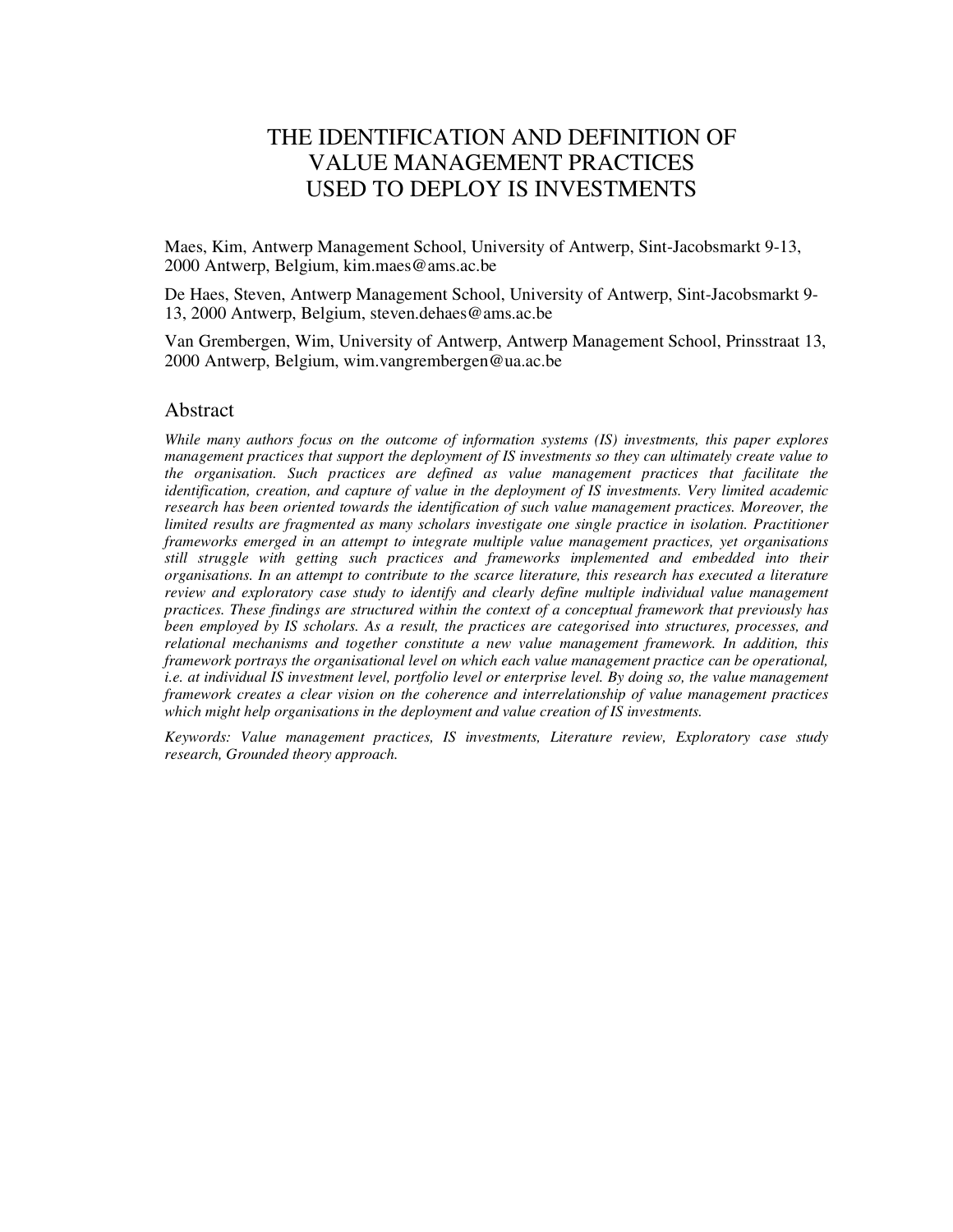## **1 INTRODUCTION**

Today, information systems play a central role in organisations as they are employed in the daily processes and routines as well as in the strategic decision-making affecting a large number of internal and external stakeholders (Peppard & Ward, 2005). This importance is evident from the continuous growth in global IS spending which has almost doubled during the last eight years (WITSA, 2008). Investments in IS can support strategic objectives such as organisational growth (Oh & Pinsonneault, 2007), and can positively impact the process performance (Ray et al., 2005) and organisational performance (Bharadwaj et al., 1999).

Despite the importance and increase in IS investments, the study field regarding value creation out of such investments has always been open to discussion as manifested by contradictory and contesting results (Oh & Pinsonneault, 2007; Sircar et al., 2000; Mukhopadhyay et al., 1995). A key focus of research has been the productivity paradox (Hitt & Brynjolfsson, 1996; Brynjolfsson, 1993), where no clear correlation could be found between IS spending and organisational performance. In the early twenty-first century, studies continued to challenge the value of IS (Lin & Shao, 2006; Carr, 2003). Yet the same period revealed findings illustrating a positive impact of IS investments on both financial and non-financial performance (Chari et al., 2008; Anderson et al., 2006). For instance, Chari et al. (2008) conclude that "increasing IS investments to accompany a firm's overall diversification may be justified by the greater performance impact of such investments".

According to Keyes-Pearce (2005), organisations can only obtain this positive impact if they introduce sound value management practices, defined as management practices that facilitate the identification, creation, and capture of value through the deployment of IS investments. For instance, as a value management practice to plan IS investments a business case can positively impact the organisational competitive advantage (Krell & Matook, 2009). Unfortunately, very limited academic research has been oriented towards the identification of such value management practices (Kyung et al., 2008). In addition, these limited results are fragmented as many scholars investigate one single practice in isolation (Maes et al., 2011). Practitioner frameworks emerged in an attempt to integrate multiple value management practices such as Val IT (ITGI, 2008) and the IT Capability Maturity Framework (Curley, 2009), yet organisations are unfamiliar or still struggle with getting such practices and frameworks implemented and embedded into their organisations (De Haes & Van Grembergen, 2009; Keyes-Pearce, 2005).

To meet these concerns, the present paper will develop a value management framework that facilitates the definition and integration of individual value management practices. To achieve this, we identify a list of value management practices that can be used in the deployment of IS investments. Furthermore, we define each individual value management practice and integrate these into a coherent value management framework. The framework itself will be developed based on management and IS literature. By doing so, the research contributes to literature with the definition and integration of fragmented individual value management practices. To practice, the individual practice definitions may give supplementary clarification to the emerged framework terminology. The value management framework makes an endeavour to logically present the mixture of value management practices and so to help organisations in the successful implementation of value management practices and the deployment of IS investments.

To achieve both objectives, this papers starts with the description of the conceptual framework through which the literature review and exploratory case study findings can be structured. Next, both research methodologies will be explained followed by a portrayal of the findings and individual value management practice definitions. These individual practices will then be integrated into one single value management framework. To end, this paper's findings will be discussed and future research opportunities will be proposed.

## **2 CONCEPTUAL FRAMEWORK**

The intent of a conceptual framework is to delineate a general or complex concept, to describe the concept's various components and how they relate to one another (Miles & Huberman, 1994). In this paper, we describe a conceptual framework for value management and employ it to organise and synthesise the findings of a literature review and exploratory case study. Later in this paper, the conceptual framework is enriched with individual value management practices to create a coherent value management framework.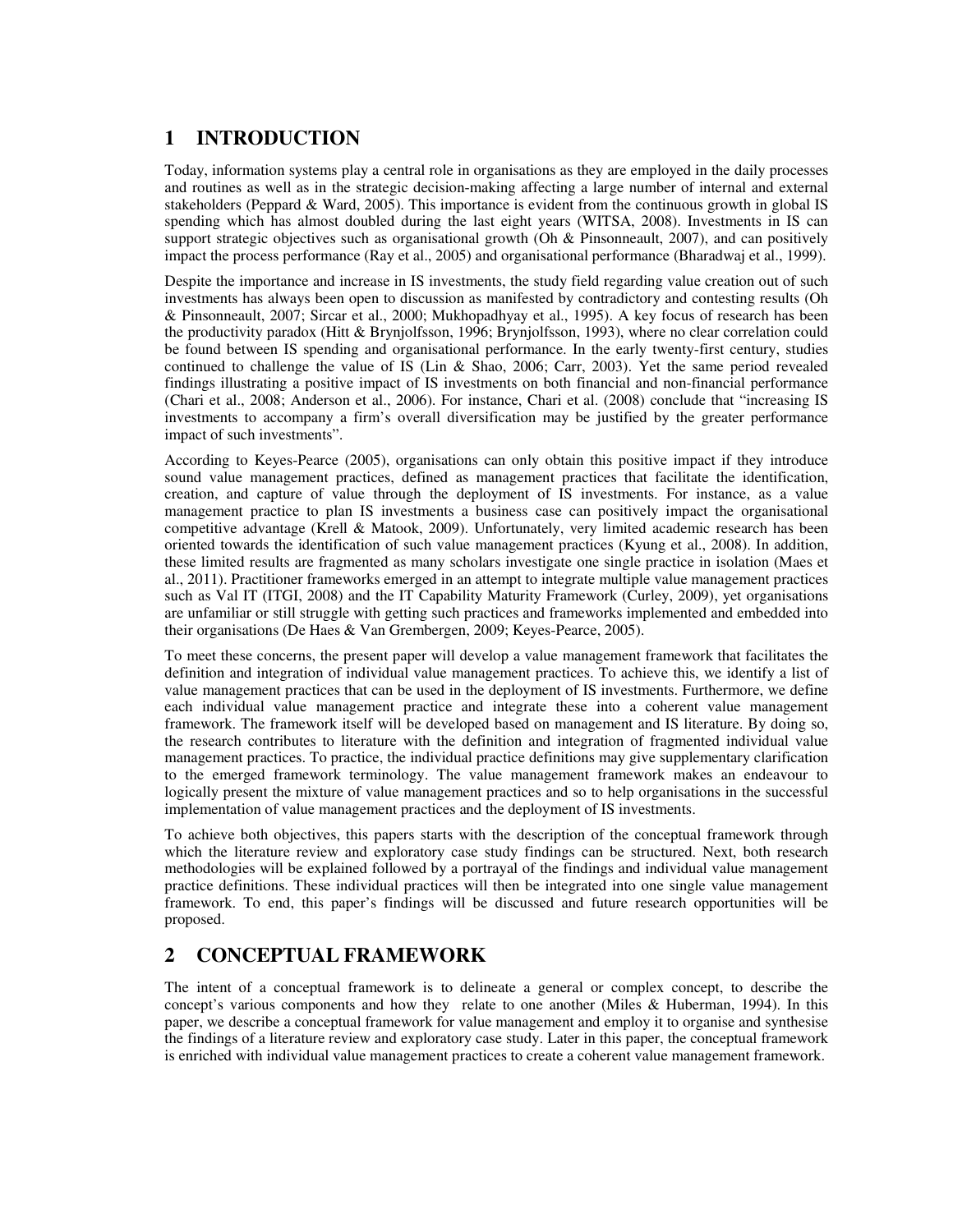The foundations of our conceptual framework stem from the general management study field (De Wit & Meyer, 2005; Bartlett & Ghoshal, 1995), and has been adopted by IS scholars in the investigation of IT governance (De Haes & Van Grembergen, 2009; Peterson, 2004)<sup>1</sup>. Their conceptual framework consists of three major components. *Structures* refer to the grouping of tasks and people into smaller groups (De Wit & Meyer, 2005) to formally connect business and IS stakeholders in daily and strategic processes (Peterson, 2004). *Processes* constitute the activities, procedures and routines to coordinate and monitor people within the organisation (De Haes & Van Grembergen, 2009; De Wit & Meyer, 2005). *Relational mechanisms* refer to practices to establish social interaction, active participation and collaboration among internal and external stakeholders through norms, values, and shared beliefs (Liu et al., 2009; De Haes & Van Grembergen, 2009; Peterson, 2004). As these mechanisms may also include the organisational culture (Powell & Dent-Micallef, 1997), the authors make the assumption that such social constructs can be manipulated and cultivated. According to Soh & Markus (1995), these three components also play a critical role in the value creation of IS investments which displays a link between the value management focus of this paper and the conceptual framework described above. Hence, we apply the conceptual framework to the notion of value management and its practices which stimulate the value creation out of IS investments.

Since the management of IS investments is executed throughout the organisation involving many different stakeholders (Peppard & Ward, 2005; Peterson, 2000), the value management practices that support this management should be implemented at multiple organisational levels. Therefore, we propose a cascaded approach consisting of three organisational levels on which the conceptual framework and its value management practices will operate. First, the organisation can only achieve value from IS investments when each is value-creating on the *individual level*. As argued by Melville et al. (2004) and Soh & Markus (1995), this requires a combination of IS and complementary organisational resources together with appropriate practices to guide the investment. Second, the organisation can create additional value if multiple IS investments are managed on a *portfolio level*. According to De Reyck et al. (2005), this integrating level is beneficial to maintain an inventory of individual investments, to consolidate their information, to manage investment interdependencies and to align investments to organisational objectives. Finally, the value created by the individual and portfolio level will only be value-creating on *enterprise level* if these IS investments are in line with its mission, vision, and strategy. Herein, the board of directors play a crucial role. They are accountable for aligning the business and IS strategy, setting the strategic direction, and reviewing the IS investment portfolio as well as facilitating the accommodating enterprise, business and technology architecture, technology infrastructure, and technology support (Nolan & McFarlan, 2005). It should be noted that most board of directors are not directly involved with IS and delegate these responsibilities to the executive management committee (Andriole, 2009).

In summary, we define value management practices as the organisational processes, structures, and relational mechanisms situated on individual, portfolio, and enterprise level that enable business and IS to understand, initiate, prioritise, deploy, manage, and evaluate IS investments and their outcomes, and to secure optimal value in the entire IS investment portfolio of the enterprise (Maes et al., 2011). This definition is represented by the conceptual framework as portrayed in Figure 1.



*Figure 1. Conceptual framework on value management organised by structures, processes, and relational mechanisms that operate on the enterprise, portfolio, and individual level.* 

## **3 RESEARCH METHODOLOGY**

In the execution of this research, both a literature review and exploratory case study has been utilised to identify and define individual value management practices. A comprehensive description of the literature

 1 The framework of De Haes & Van Grembergen (2009) and Peterson (2004) has been employed in the present paper because it is made up of three general yet comprehensive components. Whereas other frameworks such as the Weill & Ross model (2004) merely focus on a single aspect of IT governance (i.e. decision-making and accountabilities), the model used in this paper leaves enough flexibility to adapt the framework from IT governance to IT investments as a whole.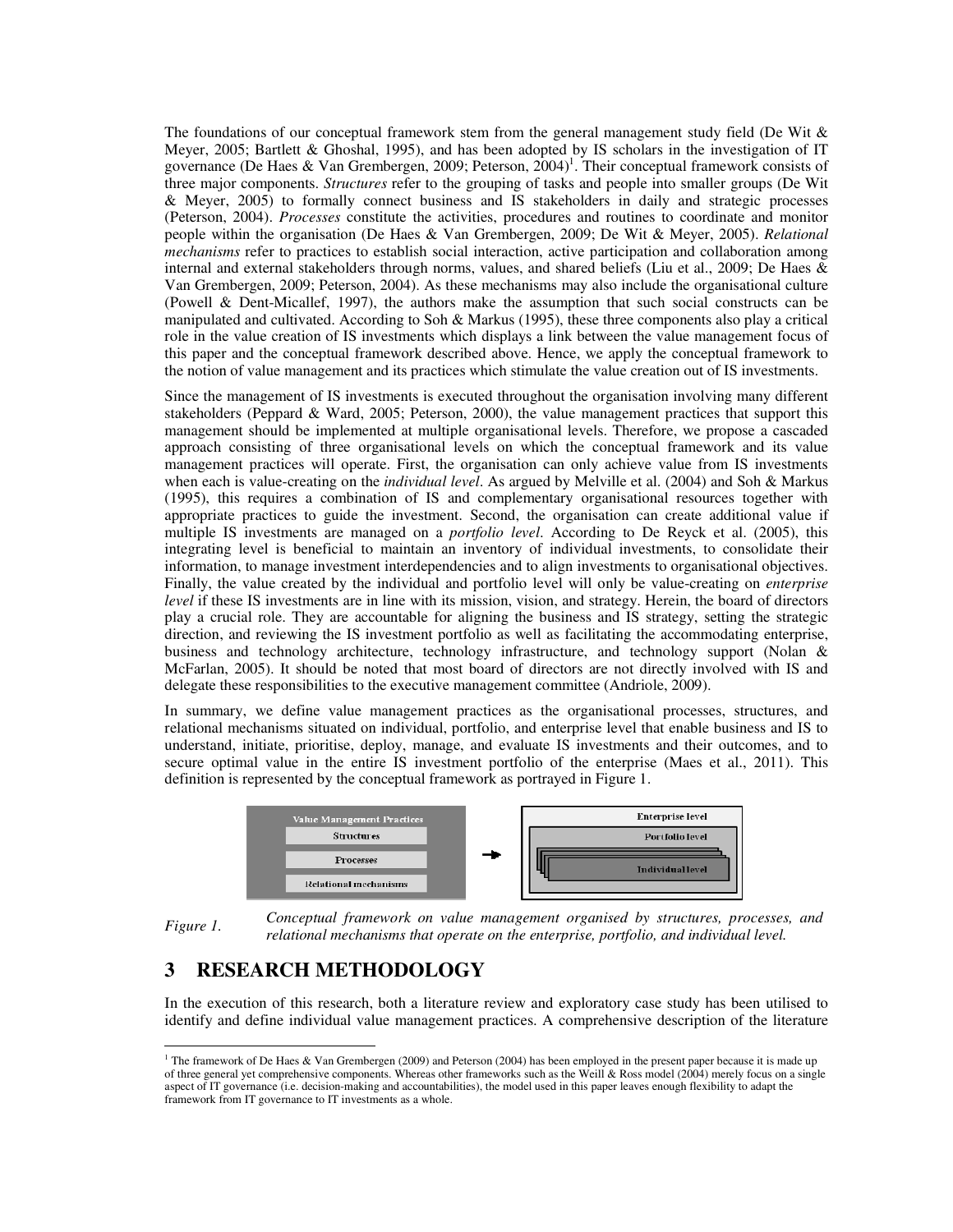review process is desirable according to Vom Brocke et al. (2009), so readers can assess the review exhaustiveness and other scholars can more confidently (re)use its findings. Therefore, the literature review is discussed in line with Cooper's (1988) taxonomy using six constituent characteristics, consisting of (1) focus, (2) goal, (3) perspective, (4) organisation, (5) audience, and (6) coverage. In this paper, the literature review focuses on (1) academic and practitioners publications with the goal (2) to identify individual value management practices making use of a neutral perspective (3). Therefore, an exhaustive search (6) has been performed in multiple e-databases (EBSCO, JSTOR, WILEY, and ScienceDirect) for scholarly (peer) reviewed journal publications without any date range restriction mentioning "value management", "information systems" or "information technology" and "investment" in the 'full text'. Each publication has been evaluated and back- and forward searching was applied. This list of publications is completed with a search on google scholar for which we have considered using the same keywords as in the edatabase search yielding over 2 500 results. However, for feasibility reasons different keywords were chosen with "IT value management" or "IS value management" producing approximately 200 publications. The literature findings are organised (4) through our conceptual framework and will be available to general and specialised scholars, and practitioners (5).

The exploratory case study has been performed at the Compressor Technique (CT) business area of the Swedish manufacturing multinational Atlas Copco. This organisation is active in an attractive sector for empirical research in the field of IS (Chiasson & Davidson, 2005; Peppard & Ward, 2004) and was chosen from within the network of the researchers for its assumed maturity in value management practices and its favourable geographical location nearby Antwerp in Belgium. It accounts for 51 per cent of Atlas Copco's total revenue of 6 billion euros and delivers the development, production, sales and services of air compressor equipment, and specialty rental services (Atlas Copco, 2009). To organise the case study, Eisenhardt's (1989) widely cited case study methodology has been used. This process includes eight steps: getting started, selecting cases, crafting instruments and protocols, entering the field, analyzing data, shaping hypotheses, enfolding literature, and reaching closure. Due to the explorative character of this study, the shaping of hypotheses-step is not implemented and is left for further research (Eisenhardt, 1989). In line with Yin (2005), triangulation is provided between data sources, data types, and interviewers. Moreover, to attain a balanced view within the case organisation, three senior business and four IS people were interviewed. All interviews were semi-structured and built around an initial set of questions delivering an interview protocol based on the literature review. Each interview was recorded with the interviewee's permission delivering 556 interview minutes and transcribed to support careful data analysis. The data analysis process is performed through the grounded theory approach of Corbin & Strauss (1990) and Charmaz (2006), which is widely believed to be a reliable methodology to investigate organisational phenomena, and is increasingly applied within IS research (Halaweh et al., 2008). The processes of data collection and analysis are interrelated and executed sequentially to capture all potentially relevant aspects. Hence, additional questions could be added to the interview protocol while proceeding the research. Concepts are the basic unit of analysis and are identified first in the data analysis process (open coding phase). Afterwards, all concepts evolve into categories and subcategories to provide more explanation on the relationship between concepts (axial coding phase). Both phases were structured through our conceptual framework. Last, theoretical categories are created from (sub)categories and one core category might be identified to explain all relating categories although this is not necessary and not always possible (selective coding). All three coding phases are executed using Atlas-TI software. Throughout the data analysis process, new data and concepts are continuously compared to guard against bias and increase consistency among findings (Corbin & Strauss, 1990; Charmaz, 2006).

## **4 IDENTIFICATION AND DEFINITION OF PRACTICES**

The literature review and exploratory case study have been executed within the value management framework to identify and define value management practices. More precisely, this paper focuses on those value management practices that enable an organisation to effectively deploy IS investments and to secure optimal value in the entire IS investment portfolio of the enterprise. However, we recognise that many of these practices comprise other activities and responsibilities as well which can be used in the broader context of IT governance. In such a context, these practices support the alignment between business and IS strategy, the formulation of policies and procedures, the implementation of internal IS activities and applications, and the general organisation of the IS department to meet current and future demands of internal and external stakeholders (De Haes & Van Grembergen, 2009; Peterson, 2004; Weill & Broadbent, 1998). Therefore, a careful analysis is performed of such IT governance practices and only those practices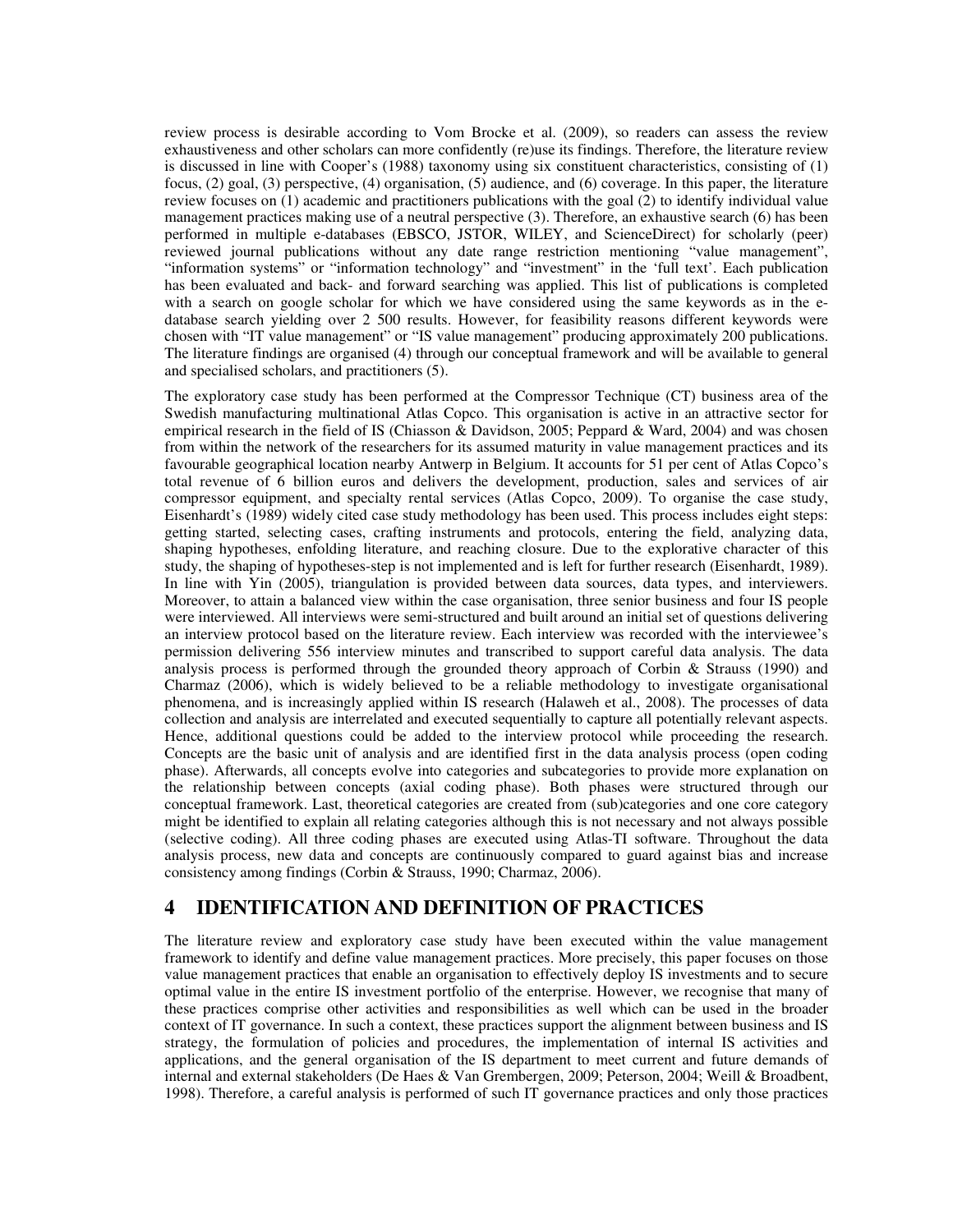that fitted with the value management focus of this research are retained. This resulted in the elimination of several IT governance practices such as job-rotation, service level agreements, CIO reporting to CEO, and COSO/ERM (De Haes & Van Grembergen 2009).

Regarding the three components of the conceptual framework, considerable difference has been found in the number of value management practices per component. In total, eight structures and thirteen process practices have been identified compared to only four relational mechanisms. Such a variation might imply that the process practices have been investigated more intensively in contrast to the structures and relational mechanisms. De Haes & Van Grembergen (2008) confirm that "less-detailed knowledge and expertise is available on relational mechanisms which often have a more intangible and informal character." However, Peterson (2000) argues that in today's complex, uncertain, and dynamic environments the relational mechanisms category is very important.

The value management practice terminology used in IS literature is almost as diverse as the number of authors discussing these practices. In total, the literature review resulted in 54 differently named value management practices. The content and aim of each practice was analysed to identify duplicate practices resulting in the identification and categorisation of 25 unique practices. Most consistency in practice terminology was found in the process component with thirteen identified process practices out of nineteen practices that were originally found in literature. The structures and relational mechanisms components contain much more diversity in practice terminology with respectively eight structures out of nineteen and only four relational mechanisms out of the fourteen identified in literature. Again, these findings might imply that process practices are better investigated resulting in more practices with less diverse terminology. In contrast, structures and especially relational mechanisms show fewer practices with much more diversity in practice terminology. This observation might have multiple reasons as for instance the practice terminology can unreservedly be chosen by an author to be specifically aligned the research situation, purpose or scope. Another reason however, could be that the research on structures and relational mechanisms is less matured and that until today, scholars are still looking for a greater understanding and agreement on the purpose and terminology of these practices, which is in line with De Haes  $\&$  Van Grembergen (2008). In conclusion, the integration of the literature review and case study findings have resulted in a clear definition for each value management practice as listed in Table 1. These can now be integrated into the conceptual framework.

## **5 VALUE MANAGEMENT FRAMEWORK**

Most practices that are identified and defined in this research have been previously explored in IS literature, although not in an integrative way with a focus on value management. Hence, this research will develop a value management framework that facilitates the definition and integration of individual value management practices. The framework is shown in Figure 2 comprising all practices that are identified during this study and that are defined in Table 1. It presents structures (blue), processes (green), and relational mechanisms (red) together with the organisational level on which they can be implemented. By doing so, the framework creates a clear vision on the coherence and interrelationship of value management practices which might help organisations in the deployment and value creation of IS investments.





*Figure 2. Value management framework with structures (blue), processes (green), and relational mechanisms (red) operating on three organisational levels.*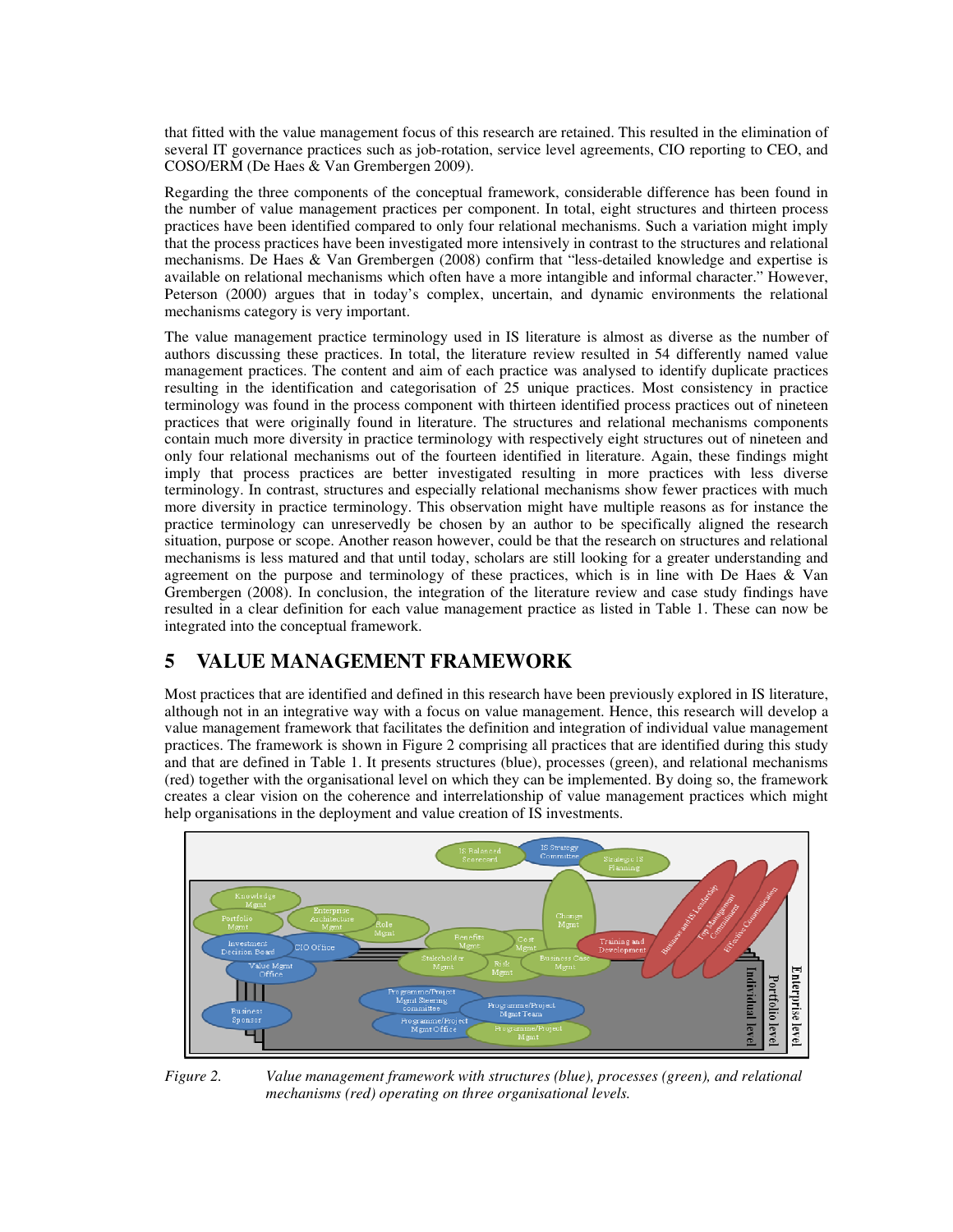| <b>Structures</b>                                        | <b>Definition</b>                                                                                                                                                                                                                                                                                                                                                                                                                                                                                                                                                                                                                                                                                                                                                                                                                                                                                   | <b>References</b>                                                                                                                                                      |
|----------------------------------------------------------|-----------------------------------------------------------------------------------------------------------------------------------------------------------------------------------------------------------------------------------------------------------------------------------------------------------------------------------------------------------------------------------------------------------------------------------------------------------------------------------------------------------------------------------------------------------------------------------------------------------------------------------------------------------------------------------------------------------------------------------------------------------------------------------------------------------------------------------------------------------------------------------------------------|------------------------------------------------------------------------------------------------------------------------------------------------------------------------|
| <b>IS Strategy</b><br>Committee                          | A business decision making body positioned within the IS organisation and responsible to stimulate awareness amongst the board of directors and<br>executive management committee on the potential value and viability of proven and emerging technologies, the measurement and delivery of business<br>value out of IS investments, the sourcing and use of resources, and the management of risks. To carry out this responsibility, the committee should<br>provide optimal resources to the management in relation to the organisational risk appetite, to assess the activities of the investment decision board, and<br>to receive updates on both individual as the portfolio of IS investments.                                                                                                                                                                                             | ITGI (2003, 2008)<br>Nolan & McFarlan (2005)<br>Posthumusa & von Solms (2005)<br>De Haes & Van Grembergen (2009)                                                       |
| Investment<br>Decision<br>Board                          | A business decision making body made up of business and IS executives that are accountable to the executive management committee for the value<br>delivery across a portfolio of IS investments. Therefore, the Investment Decision Board assesses the business cases and their strategic fit to the IS<br>strategy. After prioritisation, the winners are selected, a Business Sponsor is assigned and effective investment preparation, implementation and delivery<br>is facilitated. Value measures should be defined to reassess the business case on a regular basis as well as after investment delivery. In general, the board<br>is responsible to stimulate Top Management Commitment and Business/IS Leadership.                                                                                                                                                                         | Kumar et al. (2008)<br>Lockett et al. (2008)<br>Thorp (2003)<br>ITGI (2003, 2008)<br>Karimi et al. (2000)<br>Torkzadeh & Xia (1992)<br>De Haes & Van Grembergen (2009) |
| CIO Office                                               | An IT secretariat with experts that specify and communicate the context for IS investments. They seek for synergy and collaboration across business<br>units with the definition of infrastructure standards, risk and security policies, roles and responsibilities, a strategic enterprise architecture, strategic<br>sourcing, and service level agreements.                                                                                                                                                                                                                                                                                                                                                                                                                                                                                                                                     | De Haes & Van Grembergen (2011)<br>Bieberstein et al. (2005)                                                                                                           |
| Value<br>Management<br>Office                            | A business secretariat with experts that are assigned to assist Business Sponsors with best practices in the identification and design of a business case, to<br>support the Investment Decision Board in the evaluation of such business cases, and to track both the individual IS investments as well as the overall<br>portfolio to act upon value opportunities.                                                                                                                                                                                                                                                                                                                                                                                                                                                                                                                               | <b>ITGI</b> (2008)<br>Thorp (2003)                                                                                                                                     |
| Programme/Project<br>Management<br>Office                | A business secretariat with experts that provide a combination of managerial, administrative, consulting, and technical services to support the initiation,<br>execution, and delivery of IS investment programmes or projects. Therefore, the office provides effective methodologies, standards and tools, helps with<br>the set up of programme structures and processes, documents and assures meeting minutes and lessons learned, and facilitates training and development.                                                                                                                                                                                                                                                                                                                                                                                                                   | Artto et al. (2009)<br>Pellegrinelli & Garagna (2009)<br>ITGI (2008)<br>Letavec (2006)                                                                                 |
| Programme/Project<br>Management<br>Steering<br>Committee | A group of senior managers and experts that regularly review the activities of the Programme/Project Management Team together with the<br>programme/project plan, scope, budget, status, and issues.                                                                                                                                                                                                                                                                                                                                                                                                                                                                                                                                                                                                                                                                                                | Lechler & Cohen (2009)<br>Karimi et al. (2000)<br>Torkzadeh & Xia (1992)                                                                                               |
| Programme/Project<br>Management Team                     | A group of internal (and external) business and IS stakeholders that are concerned with the day-to-day organisation of an IS investment programme or<br>project. Through the full economic life-cycle, their responsibility involves the management of scope, benefits, coordination, stakeholders, risks, time,<br>lessons learned, issues, and overall quality on which should be reported regularly.                                                                                                                                                                                                                                                                                                                                                                                                                                                                                             | OGC (2010)<br>Artto et al. (2009)<br>Srivannaboon (2009)<br>Labuschagne & Brent (2005)<br>Lycett et al. (2004)                                                         |
| <b>Business Sponsor</b>                                  | The highest accountable individual for the overall success of an IS investment. It is the business sponsor's responsibility to develop an initial investment<br>proposal that meets the overall business objectives followed by a detailed business case to understand the full life-cycle value, to monitor and report on<br>the programme's progress, and to administer the programme budget.                                                                                                                                                                                                                                                                                                                                                                                                                                                                                                     | ITGI (2008)<br>Pellegrinelli et al. (2007)<br>Thorp (2003)                                                                                                             |
| <b>Processes</b>                                         | <b>Definition</b>                                                                                                                                                                                                                                                                                                                                                                                                                                                                                                                                                                                                                                                                                                                                                                                                                                                                                   | <b>References</b>                                                                                                                                                      |
| Strategic IS<br>Planning                                 | Identification of IS investment opportunities and alignment of these opportunities with IS strategy and objectives.                                                                                                                                                                                                                                                                                                                                                                                                                                                                                                                                                                                                                                                                                                                                                                                 | De Haes & Van Grembergen (2008)<br>Grover & Segars (2004), Earl (1993)                                                                                                 |
| IS Balanced<br>Scorecard                                 | A decision-making management process at enterprise and portfolio level that measures and evaluates IS investments from the business value, user<br>orientation, internal process, and future readiness perspective.                                                                                                                                                                                                                                                                                                                                                                                                                                                                                                                                                                                                                                                                                 | Martinsons (1999)<br>Van der Zee & De Jong (1999)                                                                                                                      |
| Portfolio<br>Management                                  | Supports the Investment Decision Board to manage assets that optimise the value creation from an IS investment portfolio. Therefore, it facilitates the<br>business case management process, prioritises these in terms of strategic fit, value opportunity, and risk appetite, manages resources, benefits and risks<br>during the initiation, execution, delivery and closing of investments, guards interdependencies and overlap between investments, terminates investments<br>when necessary, and measures and monitors the overall portfolio performance to report on progress.                                                                                                                                                                                                                                                                                                              | OGC (2010)<br>Kumar et al. (2008)<br>ITGI (2008)<br>De Reyck et al. (2005)                                                                                             |
| Programme/<br>Project<br>Management                      | Supports the Programme/Project Management Team to manage the overall success of business and IS projects, and to assure value creation across<br>projects that could not be realised when managed independently. Between the start and closing of a programme, individual projects should be initiated,<br>prioritised (in line with programme strategy), managed and closed within the programme planning and objectives. Within the broader context of an<br>investment programme, the project strategy is executed through a formal project life-cycle (idea generation, pre-feasibility, feasibility, development and<br>execution, commissioning, launch, and post-implementation review). This involves the management of scope, benefits, coordination, stakeholders, risks,<br>time, interdependencies, lessons learned, issues, and overall quality on which should be reported regularly. | OGC (2010)<br>Artto et al. (2009)<br>Srivannaboon (2009)<br>ITGI (2008)<br>Labuschagne & Brent (2005)<br>Lycett et al. $(2004)$                                        |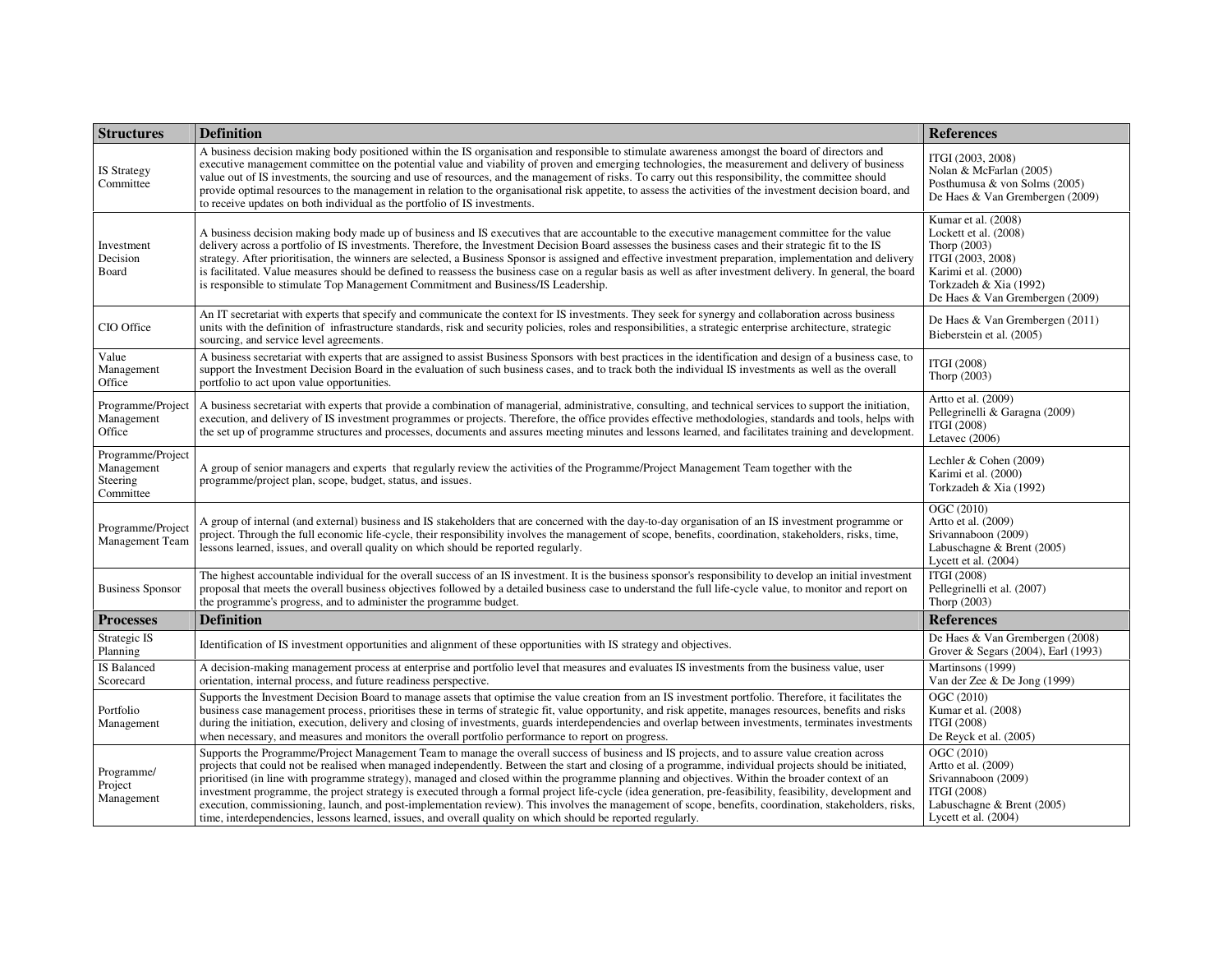| <b>Business Case</b><br>Management       | Guides the Business Sponsor to formally structure an initial investment opportunity that offers the Investment Decision Board a standardised business<br>case to select and prioritise effectively, and that induces the Programme/Project Management Team in the active management of the business case during<br>the entire investment life-cycle.                                                                                                  | <b>ITGI (2008)</b><br>Pellegrinelli et al. (2007)<br>Kohli & Deveraj (2004)                                                        |
|------------------------------------------|-------------------------------------------------------------------------------------------------------------------------------------------------------------------------------------------------------------------------------------------------------------------------------------------------------------------------------------------------------------------------------------------------------------------------------------------------------|------------------------------------------------------------------------------------------------------------------------------------|
| <b>Benefits</b><br>Management            | Facilitates the identification, measurement, and (pro)active management of both intermediate and business benefits over the entire life-cycle of an IS<br>investment. After identification, benefits should be structured within a benefits realisation plan that will be evaluated on benefits delivery performance<br>and the establishment of future benefit opportunities.                                                                        | De Haes & Van Grembergen (2009)<br>ITGI (2008)<br>Pellegrinelli et al. (2007)<br>Ward & Daniel (2006)                              |
| Cost<br>Management                       | Facilitates the identification, measurement, and (pro)active management of costs to ensure that an individual IS investment and the overall portfolio is<br>executed within budget.                                                                                                                                                                                                                                                                   | Schwalbe (2007)                                                                                                                    |
| Risk<br>Management                       | Facilitates the identification, measurement, and (pro)active management of risks in order to reduce risks and manage the impact of risks both on<br>individual level and portfolio level.                                                                                                                                                                                                                                                             | ITGI (2008)<br>Pellegrinelli et al. (2007)<br>Kumar (2002)                                                                         |
| Enterprise<br>Architecture<br>Management | Facilitates the formulation and (pro)active management of a current and future transparent, agile but consistent business architecture, process<br>architecture, IS application and integration architecture, software architecture and infrastructure architecture together with their interdependencies.                                                                                                                                            | Winter & Fischer (2007)<br>Tamm et al. (2011)                                                                                      |
| Knowledge<br>Management                  | Supports the creation, sharing, and utilisation of knowledge acquired through the organisation and execution of IS investments.                                                                                                                                                                                                                                                                                                                       | ITGI (2008)<br>Lee & Choi (2003)                                                                                                   |
| Stakeholder<br>Management                | Facilitates the management and alignment of objectives, values, and expectations between different internal (and external) stakeholders on the basis of<br>dialogue-based empowered relationships.                                                                                                                                                                                                                                                    | Pellegrinelli et al. (2007)<br>Gottschalk & Solli-Sæther (2005)<br>Wheeler & Sillanpää (1998)                                      |
| Change<br>Management                     | Employed to motivate change, to create a vision, to develop political support, to manage the transition, and to sustain momentum throughout the<br>organisation.                                                                                                                                                                                                                                                                                      | Pellegrinelli (2002)<br>Grover et al. (1995)                                                                                       |
| Role<br>Management                       | Recommends clear role descriptions among internal (and external) business and IS people throughout the enterprise which are involved in the<br>organisation of IS investments. The process should lead to a clear understanding of who is responsible, accountable, consulted, and informed according<br>to the activities one performs.                                                                                                              | ITGI (2008)<br>Thorp (2003)                                                                                                        |
| <b>Relational</b><br><b>Mechanisms</b>   | <b>Definition</b>                                                                                                                                                                                                                                                                                                                                                                                                                                     | <b>References</b>                                                                                                                  |
| Top Management<br>Commitment             | Constitutes the confidence, engagement, and commitment that the board of directors and executive management committee show in support of IS<br>investments. This behaviour shapes a conducive environment that guarantees sufficient resources and dedicated attention towards IS investments, and<br>that change is understood and accepted by the entire organisation.                                                                              | Bernroider (2008)<br>De Haes & Van Grembergen (2008)<br>Marble (2003)<br>Akkermans & van Helden (2002)                             |
| Business and IS<br>Leadership            | Represents the organisational competence exercised by business and IS people to be constantly aware of and open to new ideas, to be on the lookout for<br>new opportunities that drive forward the organisation's business objectives, and to take action in close partnership. This capability builds on cooperative<br>and interpersonal relationships outside of the traditional hierarchical structures.                                          | Srivannaboon (2009)<br>ITGI (2008)<br>Pellegrinelli et al. (2007)<br>Booth & Philip (2005)                                         |
| Effective<br>Communication               | A responsibility of each business and IS decision-maker as well as for every internal (and external) stakeholder in order to inform employees on vision.<br>mission, and strategic direction, to exchange and agree upon unambiguous goals and objectives, to balance and manage expectations, to assemble<br>insights and potential issues, to promote the investment organisation, to update on investment progress, and to increase collaboration. | De Haes & Van Grembergen (2009)<br>Pellegrinelli et.al. (2007)<br>Akkermans & van Helden (2002)<br>Nah & Lau (2001)<br>Kydd (1989) |
| Training and<br>Development              | Comprises skill development and expertise building of business and IS people to ensure that adequate and quality technical, business, personal, and<br>managerial skills are available.                                                                                                                                                                                                                                                               | Dao et al. (2011)<br>Peppard & Ward (2004)                                                                                         |

*Table 1. Value management practice definitions based on literature review and exploratory case study.*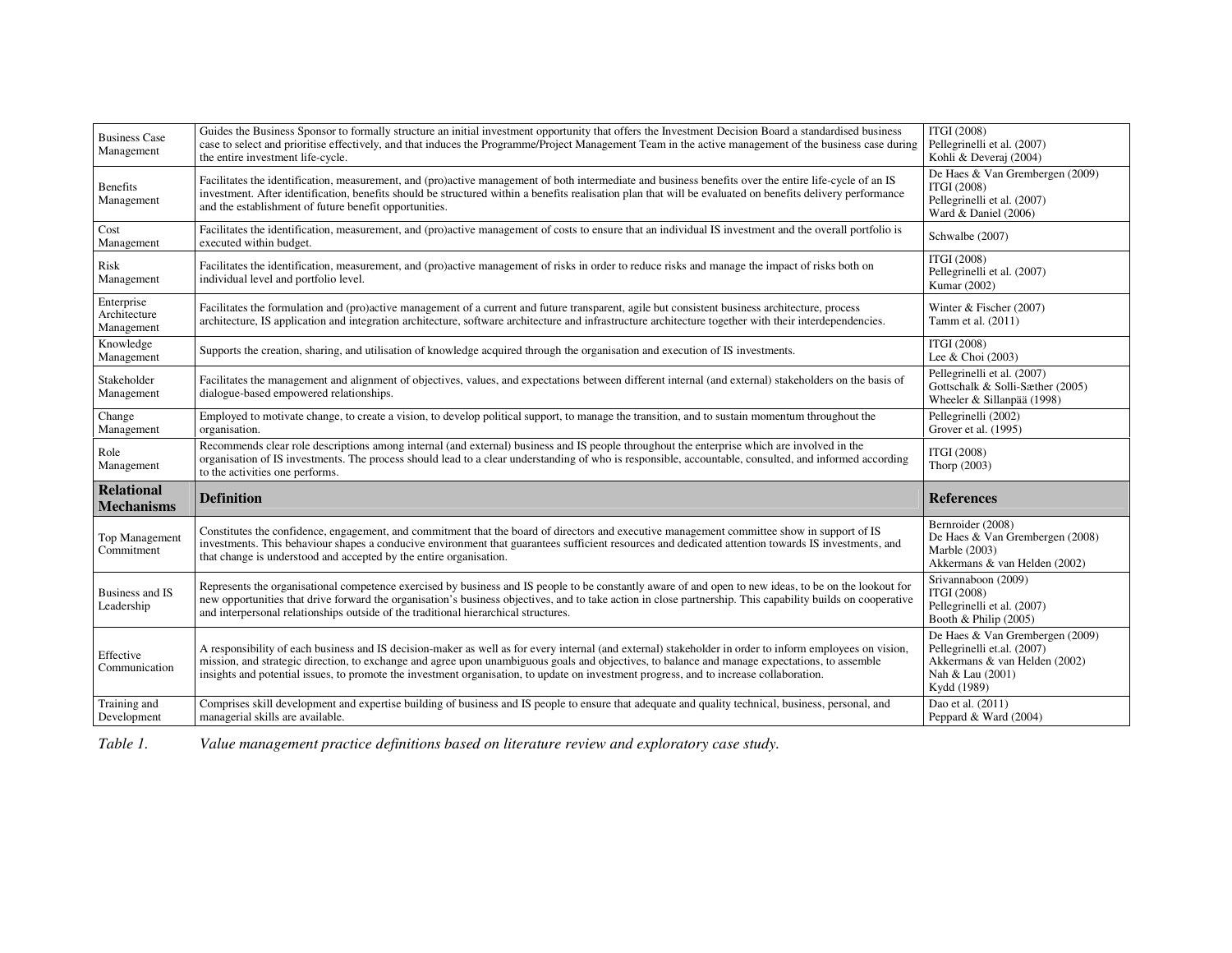The practices presented in the value management framework are closely intertwined in support of the value creating objective of IS investment deployment. This value management objective begins at enterprise level with a clear IS strategy and vision on the IS investment context. This context is set by the IS strategy committee by means of both the IS balanced scorecard and strategic IS planning processes. It is of utmost importance that this committee communicates clearly on the established context and shows leadership and commitment to the execution of IS investments and the implementation of change throughout the organisation. At Atlas Copco, an internal communication platform "The Way We Do Things" describes the organisation's mission, vision, and strategy and more detailed information on security policies, IS strategic sourcing, roles and responsibilities, board memberships, and general IS practices. Next to this general medium, the executive management organises yearly info sessions and spreads illustrative material (e.g. short movie, book) to communicate the vision and business strategy. A white paper on the future IS challenges (e.g. cloud, social networks) is distributed together with a magazine named 'Innovation' that promotes current and future IS investments to the organisational members.

The IS investment context is further concretised at portfolio level by the investment decision board utilising the portfolio management process to select and prioritise individual IS investments. When an overall prioritisation is missing, it can impact the investment portfolio and value creation. For instance, Atlas Copco's IT demand manager acknowledges that *"it would be a challenge for IT demand to clarify the IS investment prioritisation to the IT supply organisation. Today, we do too little and can thus not clearly prioritise internal IS development activities either."* Besides, this board should stimulate leadership and commitment to every IS investment through effective communication and the assignment of a Business Sponsor. Using the knowledge management process, lessons learned and detailed knowledge on IS investments can be integrated to find new investment opportunities. In these functions, the investment decision board is supported by two secretariat bodies. First, the CIO office stimulates synergies and collaboration between business units with the definition of infrastructure standards, risk, and security policies (risk management process), roles and responsibilities (role management process), a strategic enterprise architecture (enterprise architecture management process), strategic sourcing, and service level agreements. Possibly, these responsibilities can also be performed by additional bodies in support of the CIO office, but are not included in the list of value management practices of this paper. For instance, at Atlas Copco, a separate enterprise architecture council, service and operations council, and infrastructure council are set up to harmonise the IS organisation and IS investments. Second, the value management office helps in the search for and evaluation of potential IS investments by means of business cases. Moreover, this office provides aid to the business sponsor who is accountable to deliver a sound business case for an individual IS investment so investment capital can be acquired. In the case of Atlas Copco, this role is performed by a business unit president sponsoring the business units' group of IS investments at portfolio level. The importance of a business case is reflected in one interviewee's quote assuring that *"not a single project that is highly strategic is approved without a business case."* Unfortunately, until today these business cases end up on a shelf after development and are not actively managed throughout the investment.

Once the investment decision board approves the individual IS investment, it is executed by the programme/project management team according the programme/project management process. It is the team's responsibility to actively manage the IS investment benefits, costs, and risks by means of the business case management process which are regularly reviewed by the investment decision board. To accommodate change and guide the stakeholders, a dedicated change manager is part of the team which is assisted by a programme/project management office and controlled by a programme/ project management steering committee. At Atlas Copco, these structures incorporate external party members and communicate with internal experts and key users to support stakeholder management which is recognised by the vicepresident IS/IT CT *"as a critical success factor of the IS investment."* To successfully execute all these tasks, the internal communication platform offers instructions, guidelines, recommendations, tools, templates, and methodologies to execute IS investments. In addition, training and development is provided by all secretariat offices on portfolio and individual level. For instance, the business sponsor is trained how to develop a sound business case. Another example constitutes the unstructured IS leadership approach at Atlas Copco leading to internal and external development courses to increase the such leadership. The demand manager states that "*IS should not sit in their chair and wait until the business is telling them what to do"* yet today, a business person argues *"we do not possess this IS Leadership yet".*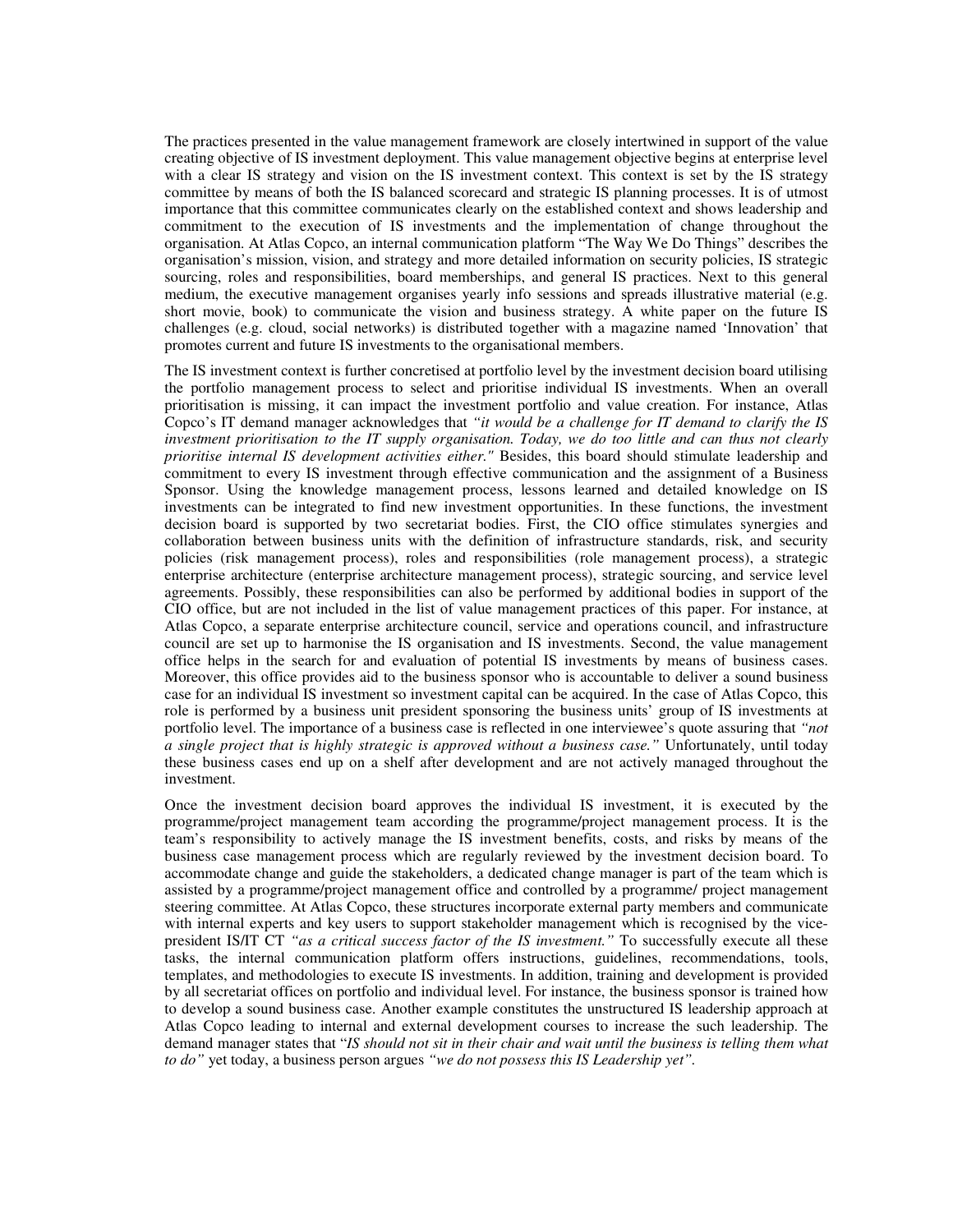### **6 DISCUSSION AND FUTURE RESEARCH**

Based on a literature review and exploratory case study, we were able to identify and clearly define twentyfive individual value management practices. Hence, the present study provides an answer to Kyung's et al. (2008) consideration that although the value of management practices in support of IS investments is evident, very limited studies have identified such value management practices in the past. Also, it contributes to the existing framework Val IT (ITGI, 2008). Val IT mentions several of the practices presented in this paper but it is merely focused on the process of executing and managing IS investments. Our framework contributes by defining each value management practice in relation to the organisational level and on the relationship between these practices. However, we also wish to acknowledge the potentially limited generalisability of the results as the literature findings are only explored within one organisation. Multiple factors such as the organisation size and structure, the type of industry and IT intensity may influence the decision-making on implementing value management practices.

The results suggest future improvements can still be made in the identification of value management practices. Especially, the small number of relational mechanisms found in this research is in line with De Haes & Van Grembergen (2008), even though it is argued that such social practices are of extreme importance in today's complex, uncertain, and dynamic environments. Second, Atlas Copco merged the responsibilities of the value management office and the programme/project management office into one secretariat body. This shows that each value management practice should not be implemented individually but opportunities can be found in the combination of multiple value management practices. Future research can address the specific research question on which practices could be merged and which not together with the (dis)advantages and value impact. Third, the case study results show that many IS responsibilities assigned to the board of directors are passed on to the executive management committee. As the low level of IT savviness by the board members may constitute only one reason (Nolan & Mcfarlan, 2005), this paper asks for a deeper understanding on this complex phenomenon and the potential multitude of reasons why this takes place in so many organisations, according to Andriole (2009). Fourth, both literature and the case study findings show that organisations still struggle with the implementation of value management practices delivering varied maturity. For instance, Pellegrinelli et al. (2007) argue that the business case management process is crucial in the representation of benefits, costs, and risks so the business sponsor clearly understands the IS investment characteristics. Moreover, it is used in the prioritisation of multiple IS investments and fulfils a central role in the IS investment value creation (ITGI, 2008). However, business cases at Atlas Copco as in many organisations (Franken et al., 2009) are put on a shelf after development and are of little significance during the continuation of IS investment deployment. Future research might help IS scholars to understand why such a contradictory phenomenon might take place. Last, further research can be oriented towards hypothesis building which completes the case study approach of Eisenhardt (1989).

To structure the view on value management, each individual practice has been categorised as a structure, process or relational mechanism according to a conceptual framework. The integration of these practices together with the specification of the organisational level on which the practice can be operational leads to a new coherent value management framework. The framework portrays some practices which are implemented at one specific organisational level whereas others span multiple levels in their operations. In particular, most relational mechanisms operate at all three levels, as the socialisation and integration of people through values and shared beliefs impact each organisational individual. Many practices operate at the intersection of the portfolio and individual level. This result is argumentative as individual IS investments are initiated and supported on the portfolio level. Moreover, one of the portfolio's main advantages can be found in the economies of scale and a more efficient management of resources, interdependencies, and so on. In addition, the number of practices per level is different too. More structures and processes are available on the individual and portfolio level and their number decreases significantly when looking at the enterprise level. The latter can only make use of one structure, three processes, and three relational mechanisms while the portfolio level exploits four structures, ten processes, and four relational mechanisms, and the individual level utilises seven structures, seven processes, and four relational mechanisms. However, all value management practices are closely intertwined as each practice functions in close relationship with one another in support of the value creating objective of IS investment deployment. The creation of a new value management framework gives satisfaction to the fragmented research on individual value management practices (Maes et al., 2011). Moreover, the framework makes an endeavour to logically present the mixture of value management practices and so to help organisations in the successful implementation of value management practices and the deployment of IS investments.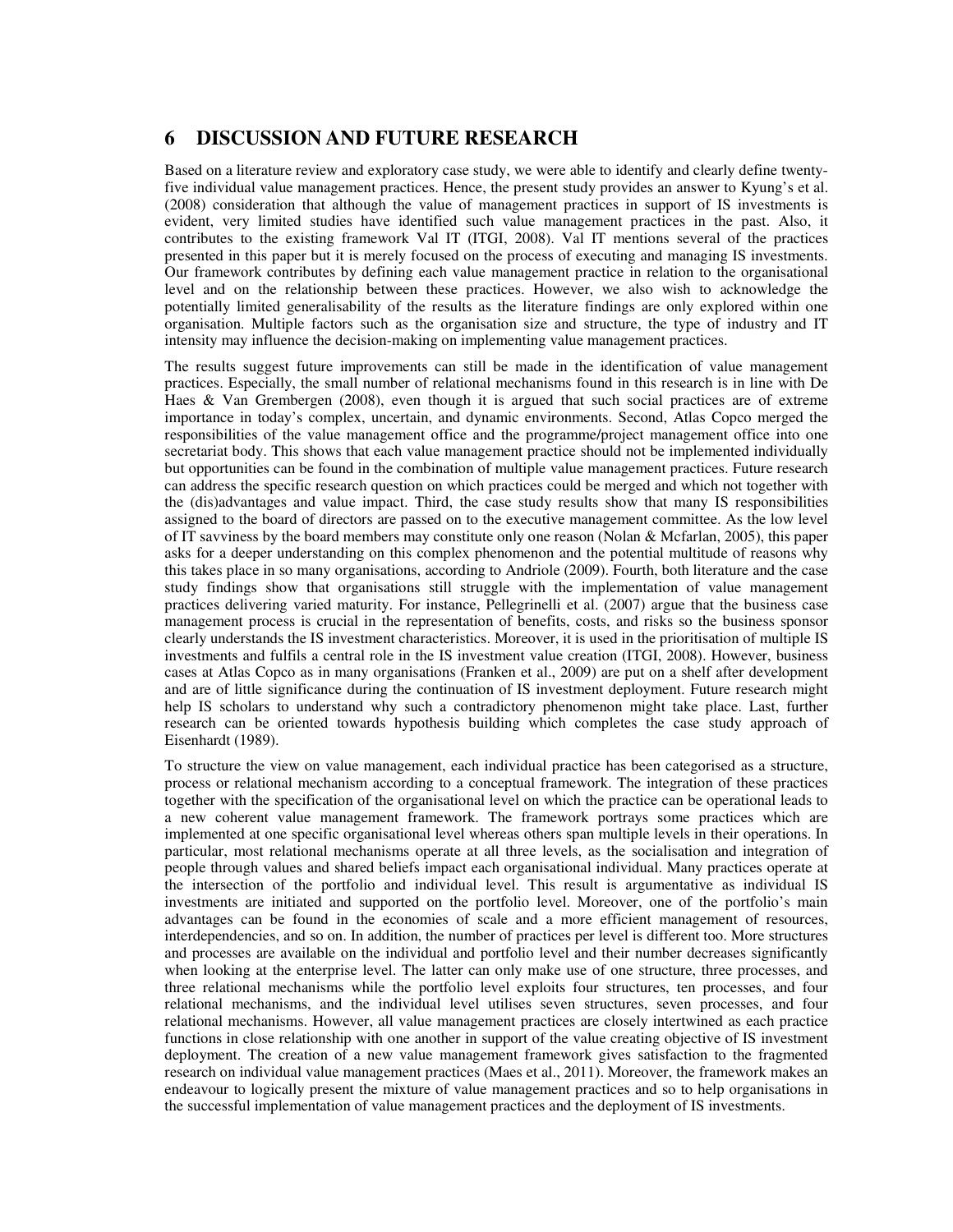#### Acknowledgements

The authors would like to thank Atlas Copco and in particular the interviewees and the vice-president IS/IT CT for their generous cooperation, time, trust and support in undertaking this research. Our research has been funded by a Ph.D. grant of the Belgian Agency for Innovation by Science and Technology (IWT).

#### References

Akkermans, H. & van Helden, K. (2002). Vicious and virtuous cycles in ERP implementation: a case study of interrelations between critical success factors. *European Journal of Information Systems*, 11, 35-46.

Anderson, M.C., Banker, R.D. & Ravindran, S. (2006). Value implications of investments in information technology. *Management Science,* 52 (9), 1359-1376.

Andriole, S.J. (2009). Boards of Directors and Technology Governance: The Surprising State of the Practice. *Communications of the AIS*, 24, 373-394.

Artto, K., Martinsuo, M., Gemünden, H.G. & Murtoaro, J. (2009). Foundations of program management: A bibliometric view. *International Journal of Project Management*, 27, 1-18.

Atlas Copco. (2009) Annual Report, Sustainability Report, Corporate Governance Report. Retrieved on January 12<sup>th</sup> 2011: http://www.atlascopco.com/us/Investorrelations/Financialreports/Annualreports.

Bartlett, C.A. & Ghoshal, S. (1995). Transnational Management: Text, Cases, and Readings in Cross-Border Management, Irwin.

Bernroider, E.W.N. (2008). IT governance for enterprise resource planning supported by the DeLone–McLean model of information systems success. *Information & Management*, 45, 257-269.

Bharadwaj, A., Bharadwaj, S. & Konsynski, B. (1999). Information Technology Effects on Firm Performance as Measured by Tobin's q. *Management Science*, 45(7), 1008-1024.

Bieberstein, N., Bose, S., Walker, L. & Lynch, A. (2005). Impact of service-oriented architecture on enterprise systems, organizational structures, and individuals. *IBM Systems Journal*, 44(4), 691-708.

Booth, M.E. & Philip, G. (2005). Information systems management: role of planning, alignment and leadership. *Behaviour & Information Technology*, 24(5), 391-404.

Brynjolfsson, E. (1993). The Productivity Paradox of Information Technology. *Communications of the ACM*, 36(12), 66-77.

Chari, M.D.R., Devaraj, S. & David, P. (2008). The impact of Information Technology Investments and Diversification Strategies on Firm Performance. *Management Science*, 54(1), 224-234.

Charmaz, K. (2006). Constructing grounded theory: a practical guide through qualitative analysis, SAGE Publications Ltd.

Carr, C.L. (2003). IT Doesn't matter. In does IT matter? An HBR debate. Harvard Business Review Onpoint.

Chiasson, M.W. & Davidson, E. (2005). Taking industry seriously in Information Systems research. *MIS Quarterly*, 29(4), 591-605.

Cooper, H.M. (1988). Organizing knowledge syntheses: A taxonomy of literature reviews. Knowledge, *Technology & Policy*, 1(1), 104-126.

Corbin, J. & Strauss, A. (1990). Grounded Theory Research: Procedures, Canons, and Evaluative Criteria. *Qualitative Sociology*, 13(1),3-21. Curley, M.G. (2009). *Introducing an IT Capability Maturity Framework*. In Enterprise Information Systems (Cardos, J., Cordeiro, J. & Filipe, J., Eds), p. 63-78.

Dao, V., Langella, I. & Carbo, J. (2011). From green to sustainability: Information Technology and an integrated sustainability framework. *Journal of Strategic Information Systems*, 20, 63-79.

De Haes, S. & Van Grembergen, W. (2008). An Exploratory Study into the Design of an IT Governance Minimum Baseline through Delphi Research. *Communications of the AIS*, 22(24), 443-458.

De Haes, S. & Van Grembergen, W. (2009). Exploring the relationship between IT governance practices and business/IT alignment through extreme case analysis in Belgian mid-to-large size financial enterprises. *Journal of Enterprise Information Management*, 22(5), 615-637.

De Haes, S. & Van Grembergen, W. (2011). KLM's Enterprise Governance of IT Journey: From Managing IT Costs to Managing Business Value. *MIS Quarterly*, 10(3), 1-12.

De Reyck, B., Grushka-Cockayne, Y., Lockett, M., Calderini, S. R., Moura, M. & Sloper, A. (2005). The impact of project portfolio management on information technology projects. *International Journal of Project Management*, 23, 524-537.

De Wit, B. & R. Meyer (2005). Strategy Synthesis. Resolving Strategy Paradoxes to Create Competitive advantage. 2<sup>nd</sup> Edition. South– Western Cengage Learning, London.

Earl, M.J. (1993). Experiences in Strategic Information Systems Planning. *MIS Quarterly*, March, 1-24.

Eisenhardt, K.M. (1989). Building theories from Case Study Research. *Academy of Management Review*, 14(4), 532-550.

Franken, A., Edwards, C. & Lambert, R. (2009). Executing Strategic Change: Understanding the critical management elements that lead to success. *California Management Review,* 51(3), 49-73.

Gottschalk, P. & Solli-Sæther, H. (2005). Critical success factors from IT outsourcing theories: an empirical study. *Industrial Management & Data Systems*, 105(6), 685-702.

Grover, V. & Segars, A.H. (2004). An empirical evaluation of stages of strategic information systems planning: patterns of process design and effectiveness. *Information & Management*, 42, 761-779.

Grover, V., Jeong, S.R., Kettinger, W.J. & Teng, J.T.C. (1995). The Implementation of Business Process Reengineering. *Journal of Management Information Systems*, 12(1), 109-144.

Halaweh, M., Fidler, C. & McRobb, S. (2008). Integrating the Grounded Theory Method and Case Study Research Methodology Within IS Research: A Possible 'Road Map'. In Proceedings of Twenty Ninth International Conference on Information Systems, Paris.

Hitt, L. & Brynjolfsson, E. (1996). Productivity, business profitability, and consumer surplus: three different measures of information technology value. *MIS Quarterly*, 20, 121-142.

ITGI. (2003). Board Briefing on IT Governance. Second Edition, available at www.itgi.org.

ITGI. (2008). Enterprise Value: Governance of IT Investments. The Val IT Framework 2.0. available at www.itgi.org.

Karimi, J., Bhattacherjee, A., Gupta, Y.P. & Somers, T.M. (2000). The Effects of MIS Steering Committees on Information Technology Management Sophistication. *Journal of Management Information Systems*, 17(2), 207-230.

Keyes-Pearce, S.V. (2005). IT value management in leading firms, the fit between theory and practice. Doctoral dissertation, Australia.

Kohli, R. & Devaraj, S. (2004). Realizing the Business Value of Information Technology Investments: An Organizational Process. *MIS Quarterly Executive*, 3(1), 53-68.

Krell, K., & Matook, S. (2009). Competitive advantage from mandatory investments: An empirical study of Australian firms. *The Journal of Strategic Information Systems*, 18(1), 31–45.

Kumar, R., Ajjan, H. & Niu, Y. (2008). Information Technology Portfolio Management: Literature review, framework, and research issues. *Information Resource Management Journal*, 21(3), 64-87.

Kumar, R.L. (2002). Managing risks in IT projects: an options perspective. *Information & Management*, 40, 63-74.